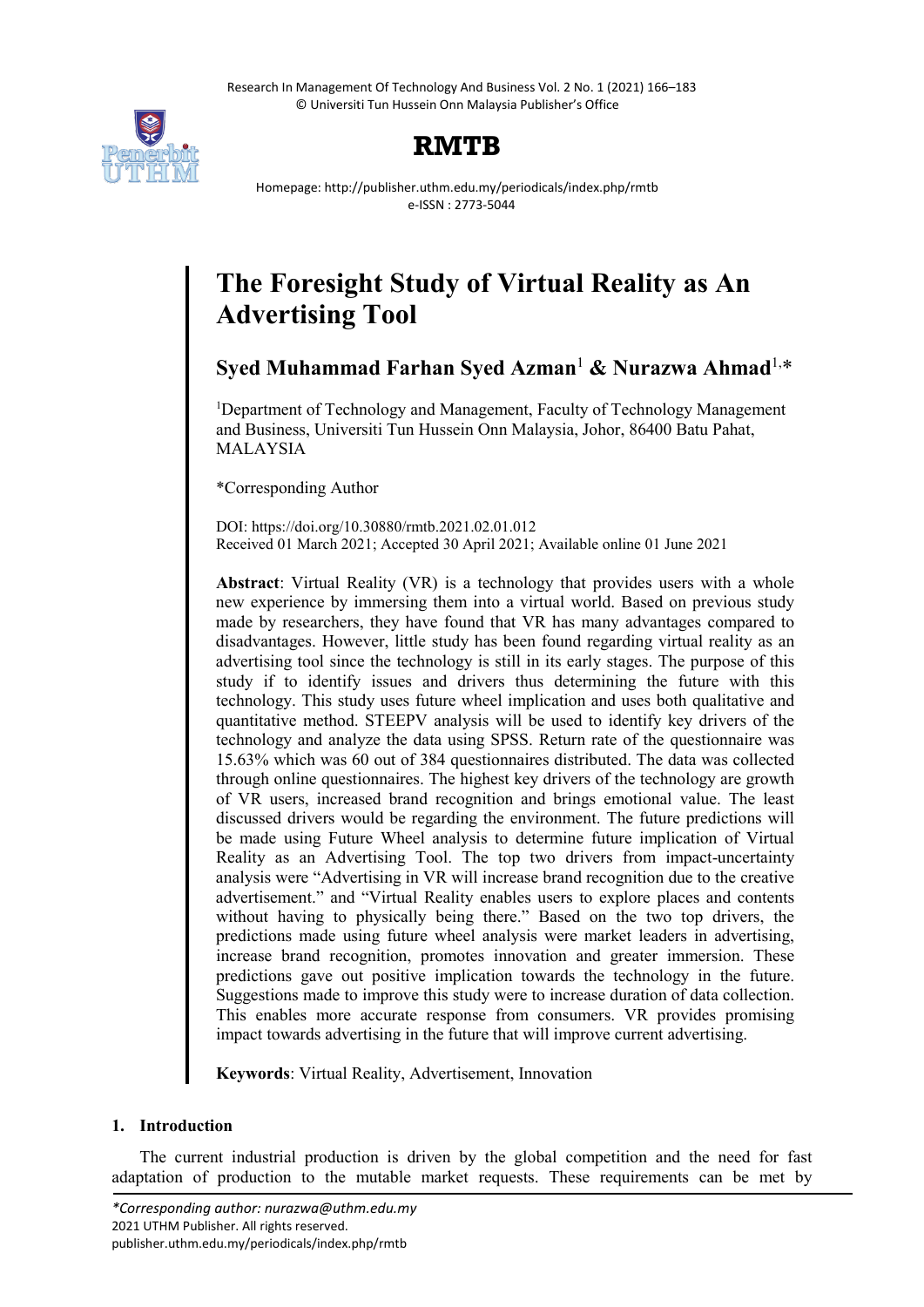comprehensive advances in current manufacturing technology. Industrial Revolution 4.0 and Internet of Things (IOT) have become subjects of much interest in recent years and are expected to gain momentum locally and internationally when they become part of the core initiative of various governments (Idris, 2019). Large international corporations that use quality assurance principles and have high standards for research and development will follow the idea of Industry 4.0 and make it even more competitive in the market (Marcos et al., 2017). Internet of Things (IOT) refers on the utilization of smart connected devices and systems to support data gathered by fixed sensors in machines and other physical objects. Many forms of practices have been implementing IoT in their field such as marketing. Marketing in short means delivering information that will potentially influence society to use or purchase a specific product. In today's generation digital marketing is the way to go simply because almost all the younger generations use the web to either for academic purposes or leisure purposes. Social media is used by billions of people around the world and has fast to becoming one of the defining technologies of our time. Facebook, for example, reported having 2.38 billion monthly active users and 1.56 billion daily active users as of March 31, 2019. That is massive and what is even better is that the total number of social media users is estimated to grow to 3.29 billion users in 2022, which will be 42.3% of the world's population. That is massive and potentially a great platform to penetrate. A proper dated tool is required to advertise and spread information regarding new coming products in the market. Currently in Malaysia, there has been several implementations of using VR in the field of tourism, sports, theme park, health research, and others. Examples such as VR/AR theme park in Midvalley Megamall (World of Buzz, 2017), VR roller coaster (The Star, 2017), badminton (Zahari, Wong, Muhammad Amirul, Yap, & Wee, 2018) and games for disabled-friendly people (Singh, et al., 2017), and preserving heritage values to promote cultural tourism (Swinburne University, 2018). VR for marketing in Malaysia has not been fully develop due to the high cost of ownership compared to AR. Sadly, little research has been made in Malaysia regarding VR marketing in Malaysia. The application of VR has its own advantages and disadvantages. This creates confusion about the global future of VR marketing. In the future, the ads, marketing and applications we have now will become too dull and bland in terms of experience (Ng  $\&$ Ramasamy, 2018). Thus, creating a new platform that will enhance customers experience will definitely create a new competitive advantage over the competitors.

#### 1.1 Research Background

Traditional marketing has been around since the early Egyptians time when they created sales messages and wall posters on papyrus (Marketing-schools.org, 2020). In today's time it is more referred to as advertisement in the newspaper, magazines, pamphlets and other types of printed materials. There are four types of traditional marketing which are print, broadcasting, direct mail and telemarketing (Bhayani, 2018). According to Katz (2008), there is a more visually pleasing, nostalgic and more trustworthy element of conventional marketing. Digital marketing has brought many new opportunities and services, including social media, email marketing, blogging, and video marketing, to the forefront of event marketing. Chaffey and Smith (2014) clarified that how much marketers can do with digital approaches now is overwhelming, and the pace is growing, both financially and quantifiably. Online targeting customers has become a major benefit for advertisers because they can now see not only what a consumer is watching, but for how long, where and why (Ghauri & Cateora, 2014). VR in marketing is a whole new platform of marketing. It combines both virtual reality technology with digital marketing. That is a whole new audience that businesses are going to have to reach. This technology gives marketers the ability to use new advertising platforms, increase ecommerce sales, and share content in a variety of ways (Godfrey, 2018). Virtual reality provides a valuable new platform for market research, enabling low-cost solutions to examining consumer decision-making in a realistic but controllable, and flexible environment, such as that of Tesco. Compared to social media, not only can VR interact with consumers but also the interaction through virtual reality is more humanized and much closer to human life (Mason, 2015). This is particularly important since consumers make 70% of brand decisions in-store (Rutgers Online 2014). Little research has been made in this field primarily because it is still in its early stages. VR marketing in Malaysia on the other hand has little to none research been conducted. Though this technology is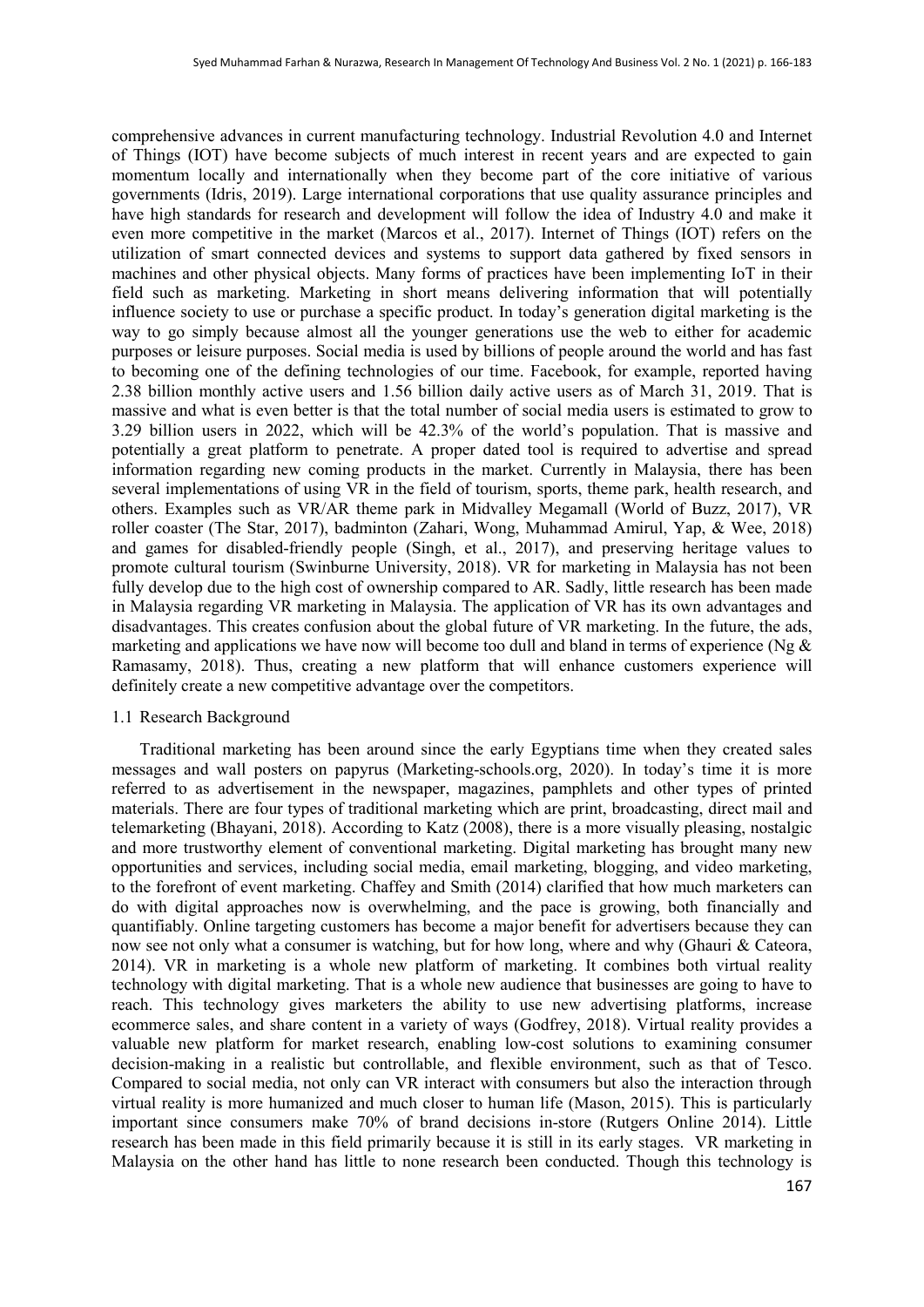getting popular day by day, potential customers aren't willing to fork out a fortune because most of the contents are for gaming. If companies started investing more in VR content, users and potential customers are looking forward in using this technology.

### 1.2 Problem Statements

Alongside the many positive aspects of VR, there are also a number of problems that are currently presented. One of these problems is that of motion sickness which can be experienced by some consumers after viewing content, suggesting that they will be much less forgiving of poor VR content than they are of low-quality content on other medium. In addition, there are noticeable graphic pixilation this is probably due to the optimization need in graphics as to minimize visuals rendering in real-time without delay (Loizides, F. et al, 2014). This shows that VR technology is still at its early stages with lots of room for improvement. Virtual reality is built to be a storytelling and experience medium, that's what's really exciting about it (Tadena, 2015). In contrast, one of the most important disadvantages of e-retailing for consumers is that, up to now, e-retail sites have not been able to reproduce the enjoyable and emotionally important shopping experiences that they enjoy in physical stores (Alcañiz, Bigné & Guixeres, 2019) Consumers say that, with e-retail, they do not have as rich an experience as they do in physical stores, which includes multisensory interactions with the product, the store, and salespersons (Bonetti et al., 2018). Investments in trade promotion have also been relatively unproductive. Of the estimated \$280 billion that manufacturers spend on in-store promotions, 70% (or \$196 billion) lost money for the manufacturer, with an average return on investment (ROI) of 30 cents on a dollar (Desforges and Anthony 2013). This shows that traditional marketing is not efficient in attracting customers. VR is the platform to be more interactive, creative, and engaging content and adds. VR provides a more immersive storytelling thus why many retailers are using it.

Another big challenge in the VR technology is navigation. In meeting high level of immersion during user's experience, VR navigation system objective is to intimately meet natural and freedom of movement similar to the real-world during visit in built VE places (Chong, Lim & Tan, 2018). Moreover, the system needs the basic of constructed 3D VE, controller device for users to input, tracking and visualization device before users are able to perform navigation within (Olbrich, Keil & Makiela, 2015). One of the issues that made a huge impact is space availability. Authors (Chong et al., 2018) noted on the constrain in safety and limited space available to perform movement. Only one user is able to make full use of the technology due to space and safety regulations. The authors also did emphasize on the discomfort of cabled head mounted display used in the earlier version, this suggests consideration on proper installation or advancement of head mounted display to achieve mobility. Limited space and mobility of the technology causes a setback for consumers to purchase. To conclude, without a proper navigation system imbedded to the technology, users may feel annoyed and leads to lose of interest in continuing the exploration activity. To conclude, this technology is still in its early stages and need huge improvements to enhance user's experience. This is important for developers to understand the frustration of the issues that users experience. By understanding its flaws, developers are able to improve the technology and make it more suitable in other fields such as marketing and medical.

## 1.3 Research Questions

- (i) What are the issues and drivers in employing virtual reality in marketing sector?
- (ii) What will be the future implications of virtual reality in marketing sector in Malaysia?

# 1.4 Research Objectives

- (i) To identify the issues and drivers of employing virtual reality in marketing in Malaysia.
- (ii) To study the future trend of virtual reality marketing in Malaysia.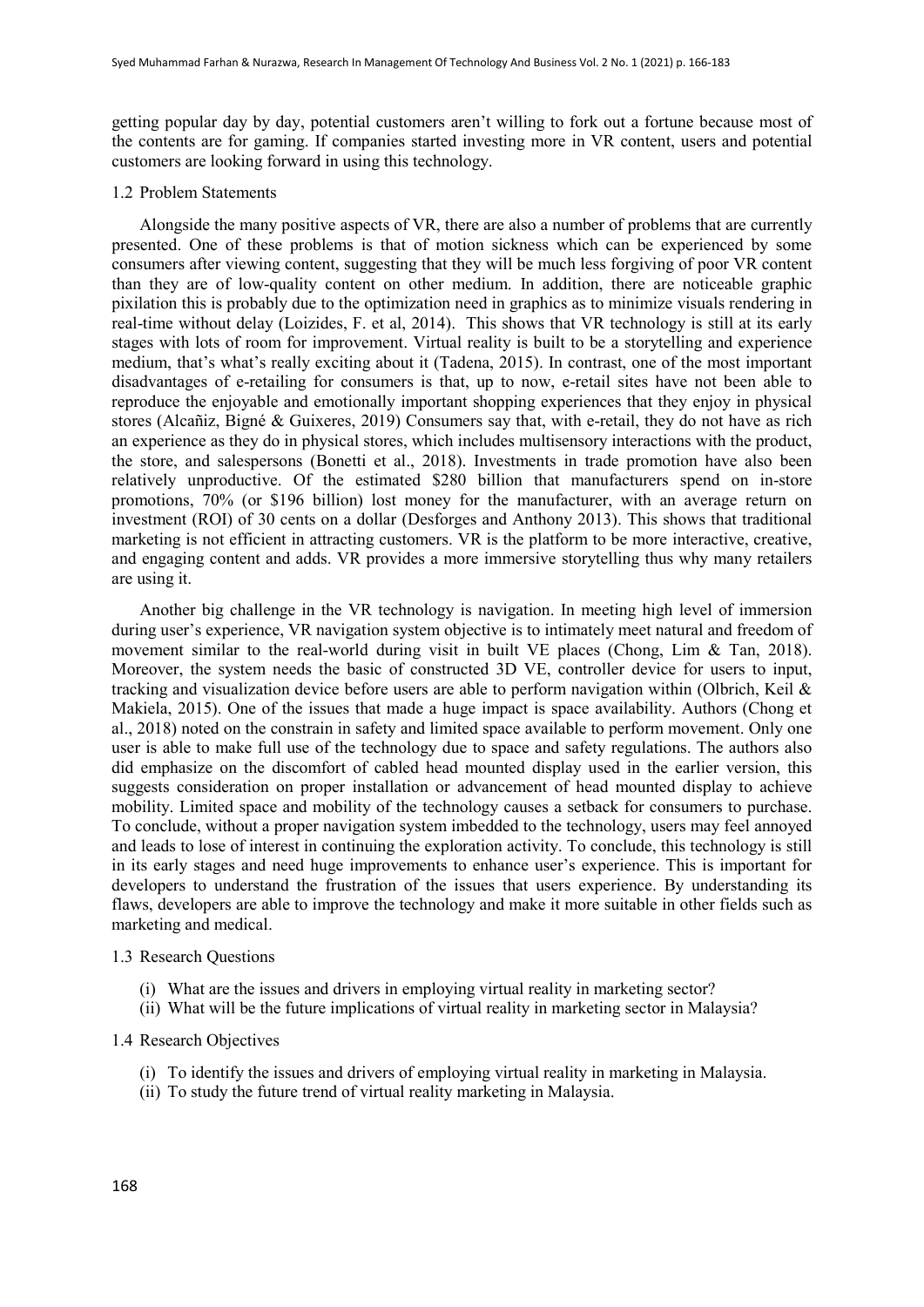## 1.5 Significance of the Study

This research was carried out and aimed to identify the issues and drives of implementing virtual reality in marketing sector and to study the future trend of virtual reality advertising platform in Malaysia. This foresight research on virtual reality ads in Malaysia helps expand the experience and experiences of developers on negative and positive virtual reality problems while raising consumer awareness of the marketing network for virtual reality. This study can be a learning paradigm for companies to improve their business skills to enhance customer's experience. In addition, this study helps Malaysians to be more acquainted with virtual reality marketing. Furthermore, this study would be beneficial to future researchers as this study provides evidence on the impact of uncertainties in accordance with virtual reality marketing that could possibly affect the performance outcomes practices by organizations. This study will also help researches and developers to improve the current handling of VR technology thus making it more user friendly in the future. This paper aimed to enhance and improve the usage of VR technology in daily lives.

#### 1.6 Scope of the Study

The IR4.0 consists of endless technology improvements but in the paper, it will only cover one significant which is Virtual Reality. VR is used in many applications such as medical, games, modelling, marketing and many more. In this paper it will focus more on marketing in adverting. Another new technology in the IR4.0 is augmented reality similar to VR will not be discussed in this paper. This paper focuses on the foresight study of Virtual Reality as an advertising tool. This paper will be using STEEPV analysis and will be using future wheel method. The benefits of using this method is that it is easy to use and understand, provides clear visual map of complex interactions and flexible. However, the disadvantages of using this method is that results may vary inconsistency, information overload and speculative nature of data. This foresight analysis was done by taking into account the potential time period of 5 years. In other words, from the year of 2020 to the year 2025. The current research focuses on each resource or information related to the trend of virtual reality as an advertising tool. All the related information and data collected from various sources such as journals, government-related articles, the internet, the newspaper articles, non-governmental organizations and also from all kind of research materials corresponding to virtual reality as an advertising tool. The respondents of this study would be the supporter which consist of developers and users of virtual reality. The target respondents were selected and covered mainly users of VR marketing in Malaysia. Questionnaires had been distributed to the advocates for the data collection analysis.

#### **2. Literature Review**

## 2.1 Marketing Industry in Malaysia

In the digital era the traditional marketing means are being replace with digital content offered by the internet and world wide web. In both developed and developing countries, connectivity has increased rapidly, one of the biggest rising regions is Asia. A couple of years ago the Internet Advertising became a real industry of marketing. It is obvious that digitalization of economy and development of virtual space have become integral features of the economies of the leading countries, affecting all spheres of life (Orazymbetova et al., 2020). There are web sites, which earn much of its revenue from advertising (Duguleana & Duguleana, 2008). In these cases, the page views are important because of their contribution to ad listing. (Hewitt et al, 2016) described how social media sites have created reflective 'echo-reactions' to communicate with brands, creating complex loops of feedback between corporate communications, media and user generated social networks. This shows that digitalization has taken over the marketing industry.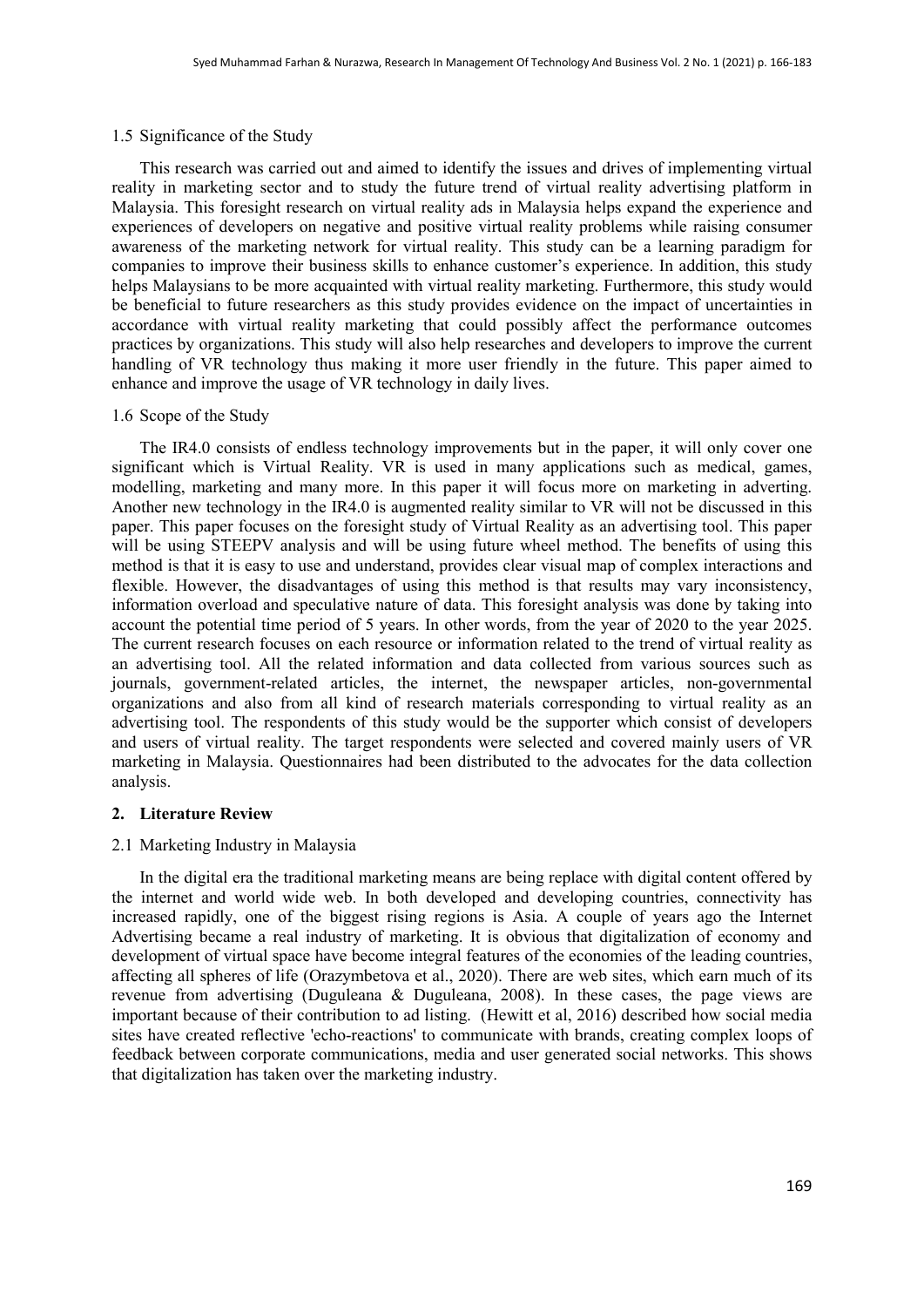#### 2.2 Virtual Reality as an Advertising Tool in Marketing Industry

The immersion and interaction level given from VR technology itself is outstanding compared to conventional marketing. Although the most common use case of VR is currently for gaming, the technology however has the potential to be a successful advertising tool. It is estimated that there will be 171 million VR users this year, compared to just the 200,000 users in 2014 (Godfrey, 2018). The growth of this technology proves that there's a possibility of widespread use in marketing industry. Retailers started to use VR and AR applications at the end of the 1990s. The first use of head-mounted display (HMD) interfaces was in 1995, to undertake supermarket redesigns with reduced costs (Alcañiz et al., 2019). So, VR in retailer is not a strange thing but uncommon to see. In conventional marketing, consumers learn about products through both direct and indirect experiences. E-commerce has expanded worldwide due to greater internet access, search engines, and different social media formats, such as aggregators (Dellarocas et al., 2013). The use of XR (Extended Reality) as a new computer-mediated indirect experience has led to the concept of virtual commerce, or v-commerce (Pantano et al., 2016). This proves that VR is entering the marketing industry and growing rapidly.

#### 2.3 Advantages of Virtual Reality

Virtual Reality has its own unique advantages compared to traditional marketing. One of them are the use of VR technology provides a structured virtual world where stimuli can be accurately monitored. In addition, with the start of mass production of low-cost products, the usability and affordability of VR technologies is simpler such that recovery can be continued anywhere, anywhere to inspire and entertain virtual worlds. Not only does VR expand the way content can be viewed or heard, it provides a whole new environment in which to interact with it (Godfrey, 2018). 92% of customers around the world say they trust the media, such as friends and family suggestions, above all other forms of advertising. This means that word of mouth marketing is highly effective among friends and families thus VR provides unforgettable experience for consumers to interact with.

#### 2.4 Disadvantages of Virtual Reality

One of the biggest downsides of implementing virtual reality is cost (Bigfin, 2016). Small companies may not be able to implement the technology due to the high cost of adaptation. Many services run between \$100 and \$600 and the cost of buying experiences or games has not yet been addressed (Brown, 2020) not to mention additional sensors to provide full immersion into the content. Besides, extended use of virtual reality may lead towards additional health effects such as loss of spatial awareness, dizziness, disorientation and nausea (Dudkin, 2019). Aside from having to be high in cost and potential health effects, VR technology has its own graphical limits compared to all current consoles, most VR graphics are comparably weaker and look at least a decade old (Jayraj, 2020). VR proves to be incompetent due to the drawback listed above but this does not mean it will stay this way. Future developers such as Google, Facebook and Xiomi are working hard to overcome these obstacles.

#### 2.5 STEEPV Analysis

#### *(a) Social*

The reason behind this study is to find out if VR technology is capable of entering marketing industry. Social factors related to lifestyle approaches and population structures in relation to virtual reality in the marketing industry. The increase in smartphone trends give a positive feedback on the VR technology since phones nowadays are capable of VR with HMD. 75% of the biggest brands the in world have integrated VR into their marketing strategy. This significantly proves that VR is entering the marketing industry by a storm. The increase in overall user acceptance gives the developers hope to increase VR contents for customers to enjoy.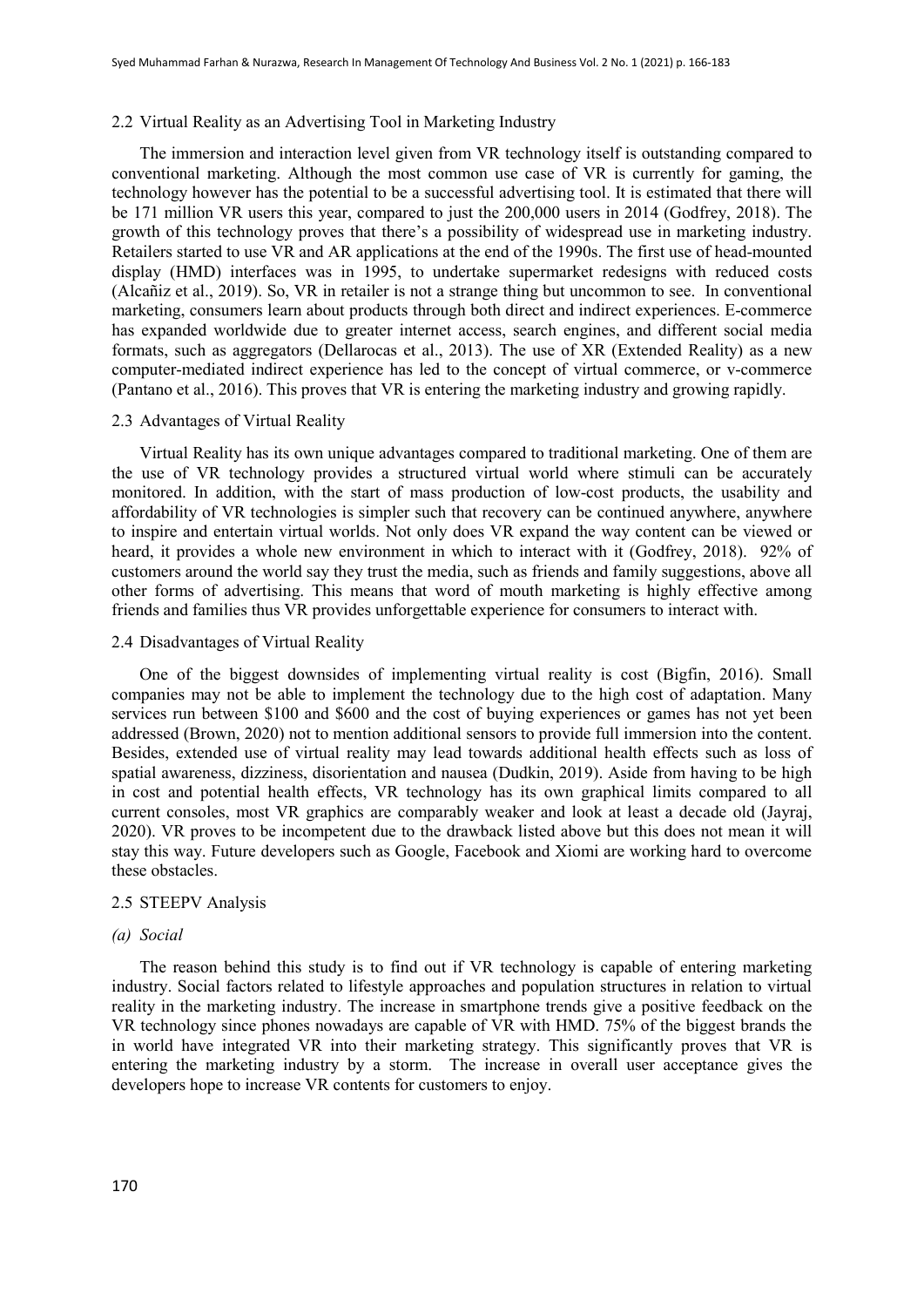## *(b) Technological*

The technology improvements from time to time gives positive feedback towards consumers and the expansion of VR technology makes for a whole new experience. Technological aspect in the drivers or issues are related to technical advancement and related issues regarding virtual reality in the marketing industry. One of the top technological advancements made by the technology is that it creates an experience that allowed customers to select designs and products to help them visualize what they might look like in their own homes. This technology is capable of giving out physical feeling without having to be there. This whole new experience brings joy into consumers experience.

#### *(c) Environment*

The environment issues and drivers are related to environmental protection in the sense of sustainability for the environment when implementing virtual reality in the marketing industry. According to Nelson et al. (2020), Anecdotal evidence from philanthropic fundraisers shows that virtual reality (VR) technology increases empathy and can influence people toward pro-environmental behaviour. This shows that VR technology has a positive impact towards users' behaviour to be more empathic towards global environment situation. However, the general lack of environmental behaviour change by individuals or society at large despite increases in communication about environmental problems and heightened public awareness of such issues. This proves that without self-motivation or lack of self-respect, ignorance is still at wide with this issue.

#### *(d) Economic*

The economic drivers or challenges are linked to the allocation towards the implementation of economic development, markets and financial issues of implementing virtual reality in marketing industry. The growth in the industry is expected to reach up to \$29.5 billion dollars. This shows that on the economic side that the technology brings up revenue for the tech industry. According to Statista, global digital ad spending is estimated to grow to \$335 billion by 2020. With more ads being invested on, this shows that digital add sector is booming attracting VR media contents into consumers. Digital ad spending on gaming platforms like Xbox and Nintendo have grown from \$1.4 billion in 2009 to \$3.6 billion in 2017, with projected spending climbing to \$5 billion by 2020 according to Statista. This gives VR developers a sight to not miss because the industry is increasing in ads revenue.

## *(e) Political*

Political issues and drivers are related towards the government policies and laws of implementing virtual reality in the marketing industry. The evolution of this technology stands out in the courtroom. Another researcher quoted "Now, imagine taking a juror to that decisive moment through immersive virtual reality, and suddenly, ground breaking changes in the law are about to unfold." This shows that the technology can do more than just advertise or for gaming. It could help out in the courtroom providing facts for the jury to decide.

#### *(f) Value*

Value issues and drivers are related to societies acceptance towards virtual reality in marketing industry. The values factor will explain on issues and benefits of virtual reality in society. One of the values is that it brings more immersion into the media and advertisement. It gives more interaction of the media towards consumers. B2B industries as manufacturing can leverage VR to immersivity demonstrate their sophisticated technologies and capabilities. This gives industry giants to showcase their latest tech towards the crowd without having them to physically be there. It gives out unforgettable moments for consumers. They all do one thing well, they immerse the audience in an unparalleled and unforgettable experience. This shows that there are values provided by the VR technology is priceless since the price tag is declining and more common.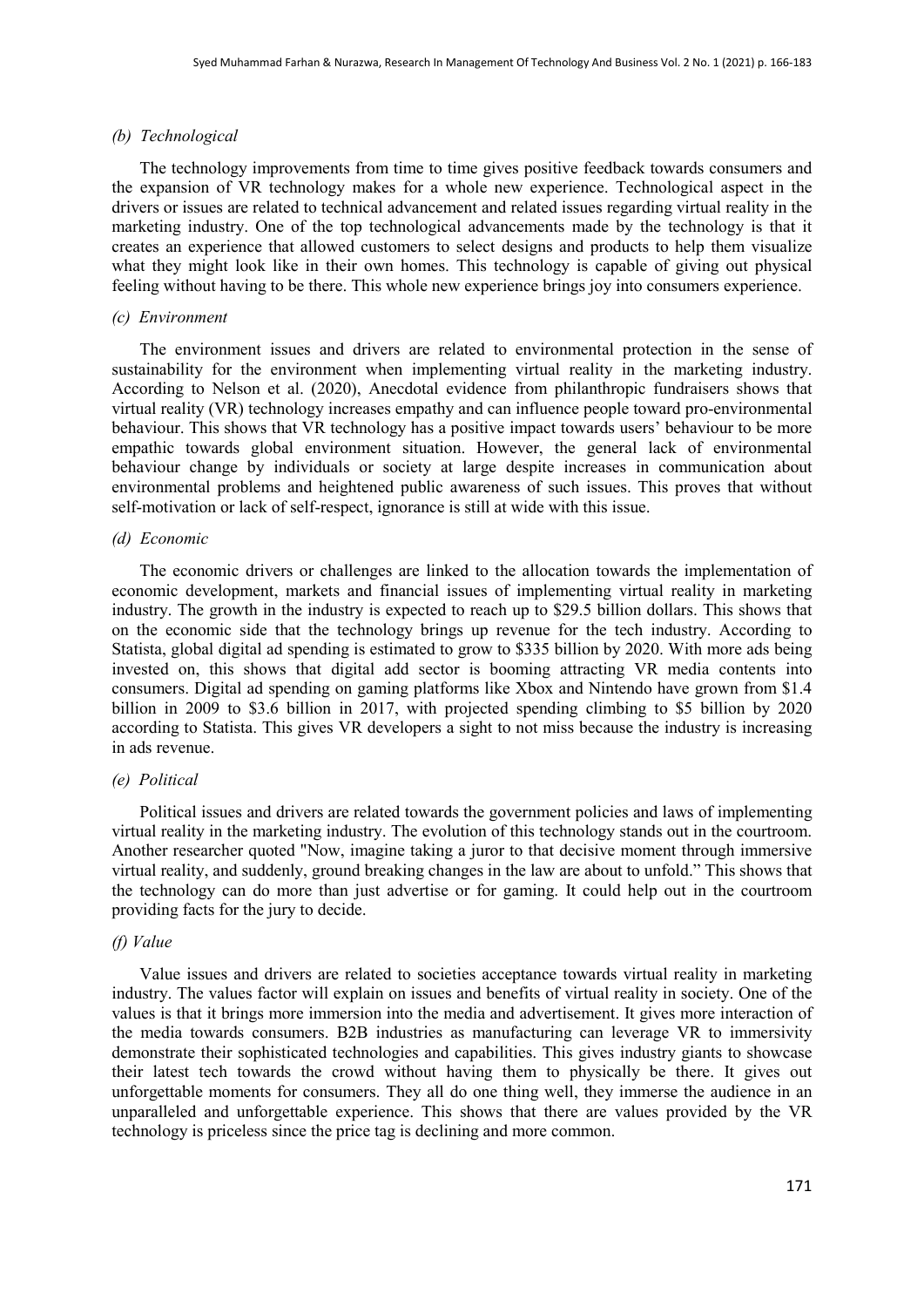Horizon scanning process has been completed to determine the current rising issues, difficulties, and threats regarding VR as an advertising tool (see Appendix A). Through the merging process, the most prominent drivers had been developed. The merged 10 issues and drivers will be explored by allocating questionnaires to the users of VR in marketing industry.

| No. | <b>Merged Issues and Drivers</b>             |
|-----|----------------------------------------------|
|     | Creates emotional value                      |
|     | Creates memorable experience                 |
|     | Growth of VR users                           |
|     | Having to see without physically being there |
|     | Increase brand recognition                   |
|     | VR in marketing, medical and gaming          |
|     | Immersion into a whole new world             |
| 8   | Positive implications towards a product      |
|     | Replicate specific events or environment     |
|     | Growth of VR content                         |

# **Table 2: Merged issues and drivers**

# **3. Research Methodology**

# 3.1 Research Design

A mixed based method which includes qualitative and quantitative methods was chosen to clarify the data. In this research, the trend, uncertainties, and challenges of VR in advertising will be analyzed using mixed based method through the foresight process. The foresight process focuses on evidence-based future thinking of VR advertising. The unit of analysis is the customer and potential customers who experience in using VR for retail. This study has been focused on the factors promoting VR in advertising. The population number of Johor Bahru metro region is estimated around 1,024,000 people. The survey will be conducted around Johor Bahru region because of the easy location access and second largest number of populations in Malaysia. The ideal sample size is 384 people for the population of 1,024,000 people according to Krejcie and Morgan (1970). Foresight methodology is a university human capacity which allows people to think ahead and consider, model, create and respond to, future eventualities (Foresight International, 2006). Foresight is a process of future thinking over for 5 years. It is used in engaging futuristic research and technological improvements. The Foresight activity is about perceiving the context through a holistic scanning exercise; capturing the points of intervention, which constitute the content of the change program, and anticipating, and developing future-oriented policies and strategies on this content through a designed process (Saritas, Ozcan, 2013). The social, technological, economic, environmental, political, and value (STEEPV) systems form the external sense in which the foresight operation is embedded and thus affected by the factors in it. In this research study, the drivers of future factors that influence and change the trend of virtual reality in advertising was analysed using future wheel analysis. Researchers have referenced and read as much as possible the papers, documents, online and offline data bases and foreign studies and a quick statement with the keywords was made. Table 3 exhibits STEEPV drivers descriptions.

| <b>Driver</b> | <b>Description</b>                                                       |
|---------------|--------------------------------------------------------------------------|
| Social        | Related to lifestyle approaches and population structures in relation to |
|               | virtual reality in the marketing industry                                |
| Technological | Related to technical advancement and related issues regarding virtual    |
|               | reality in the marketing industry                                        |

**Table 3: STEEPV drivers**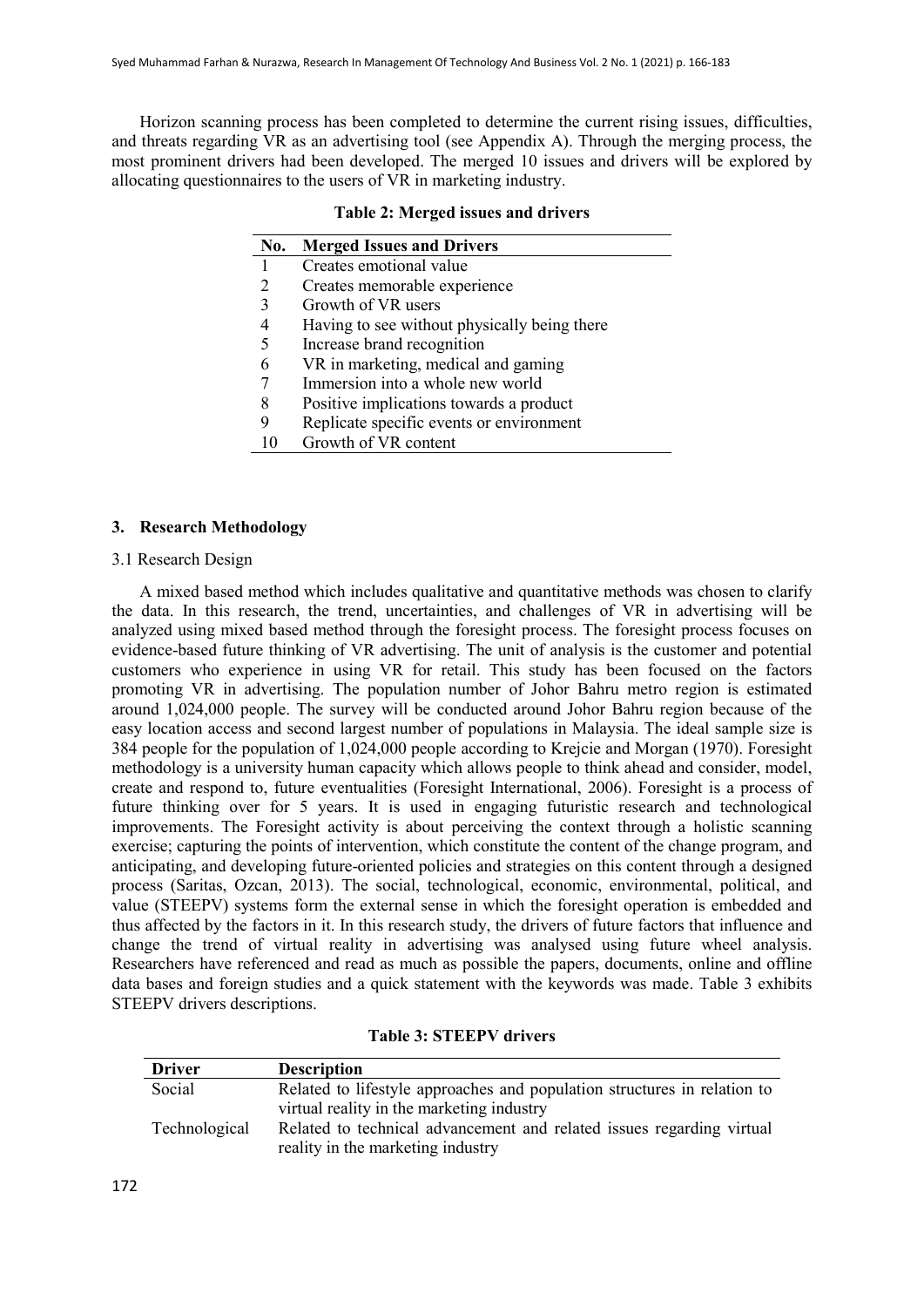| Economics     | Linked to the allocation towards the implementation of economic            |
|---------------|----------------------------------------------------------------------------|
|               | development, markets and financial issues of implementing virtual          |
|               | reality in marketing industry                                              |
| Environmental | Related to environmental protection in the sense of sustainability for the |
|               | environment when implementing virtual reality in the marketing             |
|               | industry                                                                   |
| Political     | Related towards the government policies and laws of implementing           |
|               | virtual reality in the marketing industry                                  |
| Values        | Related to societies acceptance towards virtual reality in marketing       |
|               | industry                                                                   |

The survey questionnaire consists of four sections which are Section A, B, C, and D. For Section A, it asks about respondent's demographic such as age, race, gender, occupation, and knowledge of VR. This section determines the personality of the respondent and it is easily grouped for further analysis. This section is important because demographic data allows the researcher to have a clear view of the distribution of respondents based on various biographies and to consider the potential association between respondent history and predicting the trend in the future when implementing VR in marketing. Scale used in this section is nominal scale as a level of measurement. For Section B, it asks regarding the importance of the technology being used in other fields such as marketing. The ranking of key issues and drivers will help researchers classify the most significant variables or drivers of implementing VR in advertising. Starts from Section B to Section D, 5-point Likert scale were used to rank the drivers. For Section C it will measure the level of impact VR brings towards consumer experience. It is important as it reflects upon the degree of consequences and how this technology will shape future trends of implementing VR in advertising. Section D will measure the degree of uncertainty VR technology being implemented in advertising. Uncertainty according to Toma et. Al (2012) is the situation in which the decision-maker is unable to identify all or none of the possible events that are likely to happen and much less is able to predict the probability of their occurrence.

# 3.2 Data Collection

The method of data collection is through distribution of online questionaries' in Johor Bahru region. Offline method is unavailable due to the global pandemic of Covid-19, researches must practice social distancing. For online method, questionaries are distributed in social media such as Facebook, Twitter, Instagram, email, and Reddit using Google Form. The use of social media in distribution of questionnaire is a safe and reliable method as consumers are likely to get attention in conducting this survey. The respondents will be asked for their permission to conduct this survey. Google Form is a free to use tool developed by Google. It has its own database and the respondent's answers are in statistical analysis. Both methods ensure wide range of respondent's and consistent answers as it is not a forced survey. The ideal response rate is 384 people for the population of 1,024,000 people. A total of 60 responses were collected out of the ideal sample size that brings to 15.63% response rate. The summary of the respondents' profiles is presented in Table 4. Majority of the respondents are female, aged between 21 to 30 years old, Malay, and hold a bachelor's degree. Based on the same table, it shows that 85% of the respondents have heard about VR. When they were asked whether they have experienced using VR, 22 out of the respondents responded "Yes" with a percentage of 36%, 32% of the respondents voted "No", while the remaining 32% responded with "I may not realize it". Majority (76.7%) of the respondents believe that VR is the future for advertising. However, majority of the respondents may or may not purchase this technology for their own. Most of the respondents are undecided on this technology due to their awareness of the high price of the technology itself.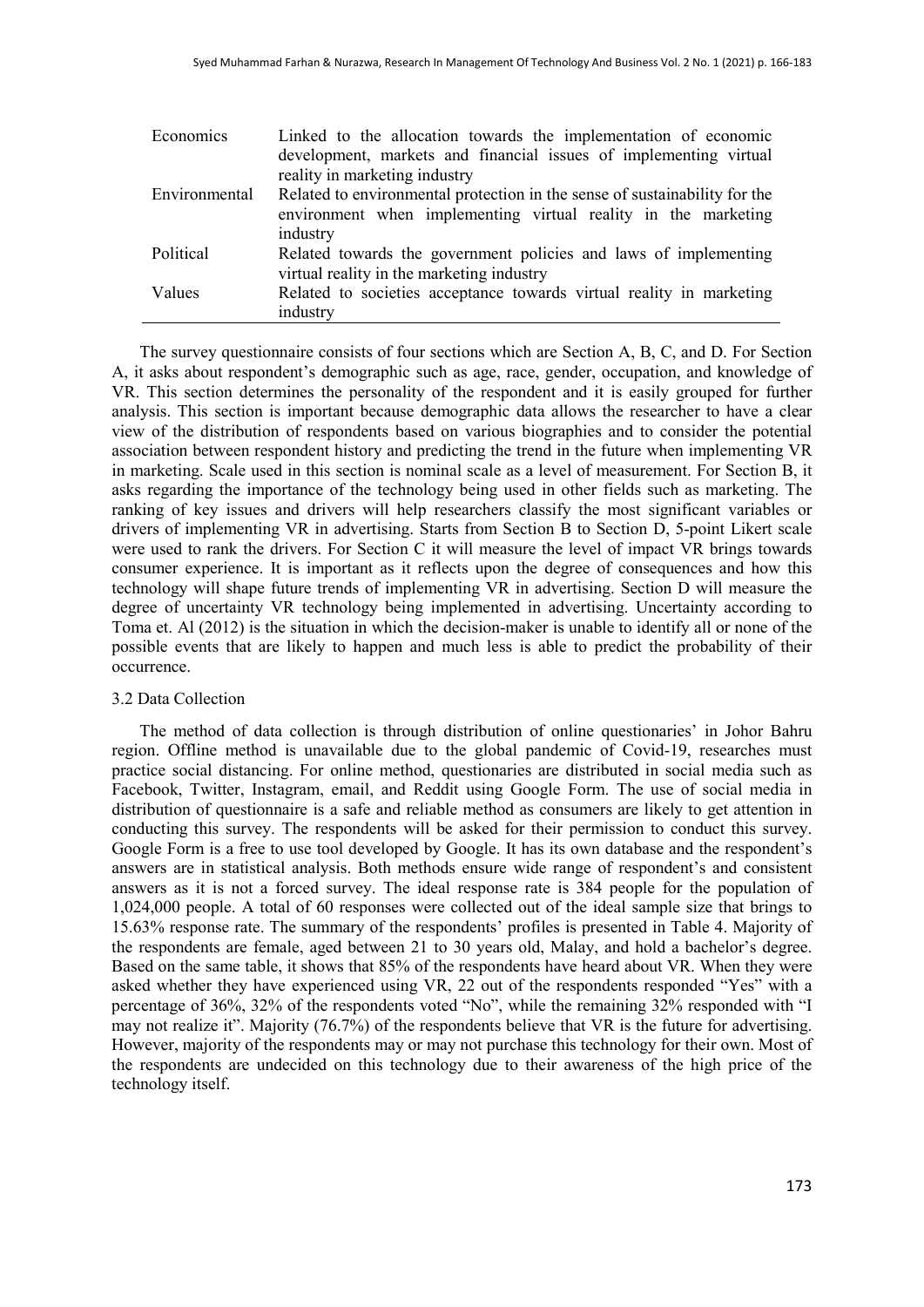#### 3.3 Data Analysis

Foresight study consisted of four types of data analysis which are descriptive analysis, reliability analysis, impact-uncertainty analysis and futures wheel analysis. Statistical Package for Social Science (SPSS) was used to analyze the data gathered from the questionnaires. SPSS displayed the collected data in the form of percentage, mean frequency and standard deviation. Cronbach's Alpha is used to measure the internal consistency of the variables to assess how closely a set of items is related to a group (Taber, 2018). In most research cases, a reliability coefficient of 0.7 or higher is regarded to be reasonable and accurate compared to a situation where the Cronbach alpha coefficient is less than 0,7, the result of the questionnaires is irrational and unreliable. Impact-uncertainty analysis is an emerging discipline that provides a framework for extending traditional risk analysis in an effort to assign a level of confidence in the comparison of risks in systems, projects, models or policies (Benke et al., 2007). The classification of drivers was pre-selected correspondingly to the importance, impact and uncertainty to construct impact-uncertainty analysis. A few drivers with highest level of importance's mean score were guiding the level of impact and level of uncertainty chosen to create the future wheel analysis. The mean scores of impact and uncertainty will represent a coordinate of  $(x, \cdot)$ y) to obtain the most top two drivers that will be used to construct the futures wheel. The futures wheel analysis is a way of arranging a kind of organized brainstorming, visualizing, and asking about the future. At the end of each speech, primary impacts or implications are written. Then a second ring of the wheel is created by the secondary impacts of each primary impact. This ripple effect persists until a useful image of the event or trend's consequences is apparent. Within alternative scenarios, the futures wheel can also be used as a tool to construct forecasts.

| <b>Item</b>               | Category                              | Frequency      | Percentage |
|---------------------------|---------------------------------------|----------------|------------|
|                           |                                       | $(N=60)$       | (%)        |
| 1. Gender                 | Male                                  | 16             | 26.7       |
|                           | Female                                | 44             | 73.3       |
| $2. \text{Age}$           | 20 years and below                    | $\overline{2}$ | 3.3        |
|                           | $21 - 30$ years                       | 48             | 80.0       |
|                           | $31 - 40$ years                       | 4              | 6.7        |
|                           | $41 - 50$ years                       |                |            |
|                           | 51 years and above                    | 6              | 10.0       |
| 3. Race                   | Malay                                 | 48             | 80.0       |
|                           | Chinese                               | 5              | 8.3        |
|                           | Indian                                |                |            |
|                           | Others                                | $\overline{7}$ | 11.7       |
| 4. Education Level        | <b>UPSR/PMR/SPM</b>                   | 1              | 1.7        |
|                           | STPM/Foundation/Matriculation/Diploma | 14             | 23.3       |
|                           | <b>Bachelor's Degree</b>              | 42             | 70.0       |
|                           | Master's                              | $\overline{2}$ | 3.3        |
|                           | PhD                                   | 1              | 1.7        |
| 5. Have you ever          | Yes                                   | 51             | 85.0       |
| heard about VR<br>before? | No                                    | 9              | 15.0       |
| 6. Do you have any        | Yes                                   | 22             | 36.7       |
| experience using          | No                                    | 19             | 31.7       |
| VR?                       | I may not realize it                  | 19             | 31.7       |
| 7. Do you think VR is     | Yes                                   | 46             | 76.7       |
| the future for            | N <sub>o</sub>                        | 1              | 1.7        |
| advertising?              | Maybe                                 | 13             | 21.7       |
| 8. Would you consider     | Yes                                   | 19             | 31.7       |
| purchasing this           | No                                    | 6              | 10.0       |
| technology?               | Maybe                                 | 35             | 58.3       |

**Table 4: Demographic profiles of respondents**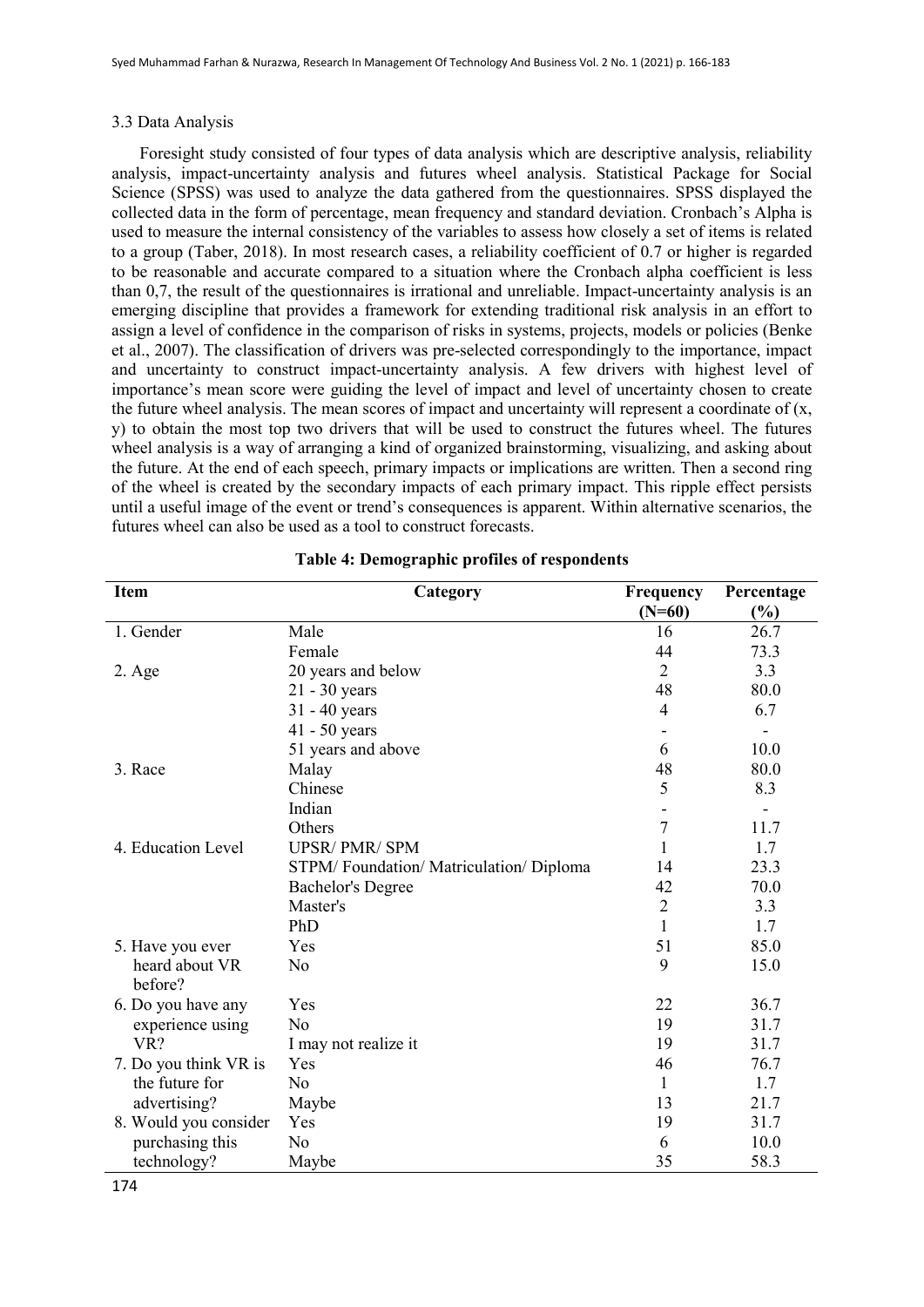# **4. Data Analysis and Results**

The Cronbach's Alpha value for Importance is 0.921, for Impact is 0.906, while for Uncertainty is 0.950. These  $\alpha$  values are surpassing 0.7 which means the items are reliable and representing the variable. Table 5 exhibits the mean scores of importance variables. All the items were re-coded with a new code according to the highest mean scores of importance. The mean values obtained from SPSS is based on respondents votes in the manner of consent by agreeing on the importance drivers that could illustrate the future for the industry. The top six leading drivers were selected to be based line in the next analysis which is the descriptive for impact and uncertainty variables. The most importance items are A1-Advertising in VR will increase brand recognition due to the creative advertisement; A2- VR provides immersion into a whole new world escaping from reality thus providing a great platform for advertising; A3- VR enables users to explore places and contents without having to physically being there; A4-VR enable developers to replicate specific events or environment thus promoting the product itself in it suited environment; A5- VR has also been used not only in marketing but also in medical, gaming and tourism thus strengthening the reason to advertise in VR; and V6- The growth of VR users encourages advertising in VR. These six most important drivers were arranged in descending order as shown in Table 6.

|  |  | <b>Table 5: Mean of Importance</b> |
|--|--|------------------------------------|
|--|--|------------------------------------|

| No. | <b>Issues and Drivers</b>                                                                                                                         | Mean   | <b>New Code</b> |
|-----|---------------------------------------------------------------------------------------------------------------------------------------------------|--------|-----------------|
|     | VR advertising creates a more emotional value for consumers<br>compared towards traditional marketing.                                            | 3.8167 | A10             |
| 2   | VR advertising generates a more memorable experience rather<br>than traditional marketing.                                                        | 3.9667 | A7              |
| 3   | The growth of VR users encourages advertising in VR                                                                                               | 4.0500 | A6              |
| 4   | VR enables users to explore places and contents without having to<br>physically being there.                                                      | 4.1167 | A <sub>3</sub>  |
| 5   | Advertising in VR will increase brand recognition due to the<br>creative advertisement.                                                           | 4.1500 | A1              |
| 6   | VR has also been used not only in marketing but also in medical,<br>gaming and tourism thus strengthening the reason to advertise in<br><b>VR</b> | 4.0833 | A5              |
| 7   | VR provides immersion into a whole new world escaping from<br>reality thus providing a great platform for advertising.                            | 4.1333 | A <sub>2</sub>  |
| 8   | VR has known to give a more positive impact towards a product<br>due to being able to see it virtually before purchasing it                       | 3.9333 | A8              |
| 9   | VR enable developers to replicate specific events or environment<br>thus promoting the product itself in it suited environment.                   | 4.1167 | A4              |
| 10  | With the growth of VR content, it is only necessary to advertise<br>new products in VR as well                                                    | 3.9167 | A9              |

Table 6 was constructed to illustrate the mean values for both impact and uncertainty before constructing the impact-uncertainty analysis. The data in Table 6 were used to formulate impactuncertainty analysis to find the top 2 drivers with the highest importance outcome on impact and uncertainty in the future possibility. The result of the analysis was presented in Figure 1.

| Table 6: Mean of impact and uncertainty according to 6 most importance |  |  |  |
|------------------------------------------------------------------------|--|--|--|
|                                                                        |  |  |  |

| No. |                                                                                                       |        | Mean        |
|-----|-------------------------------------------------------------------------------------------------------|--------|-------------|
|     | <b>Issues and Drivers</b>                                                                             | Impact | Uncertainty |
|     | Al Advertising in VR will increase brand recognition due<br>to the creative advertisement.            | 4.1667 | 3.8167      |
| A2  | VR provides immersion into a whole new world<br>escaping from reality thus providing a great platform | 3.8500 | 3.6833      |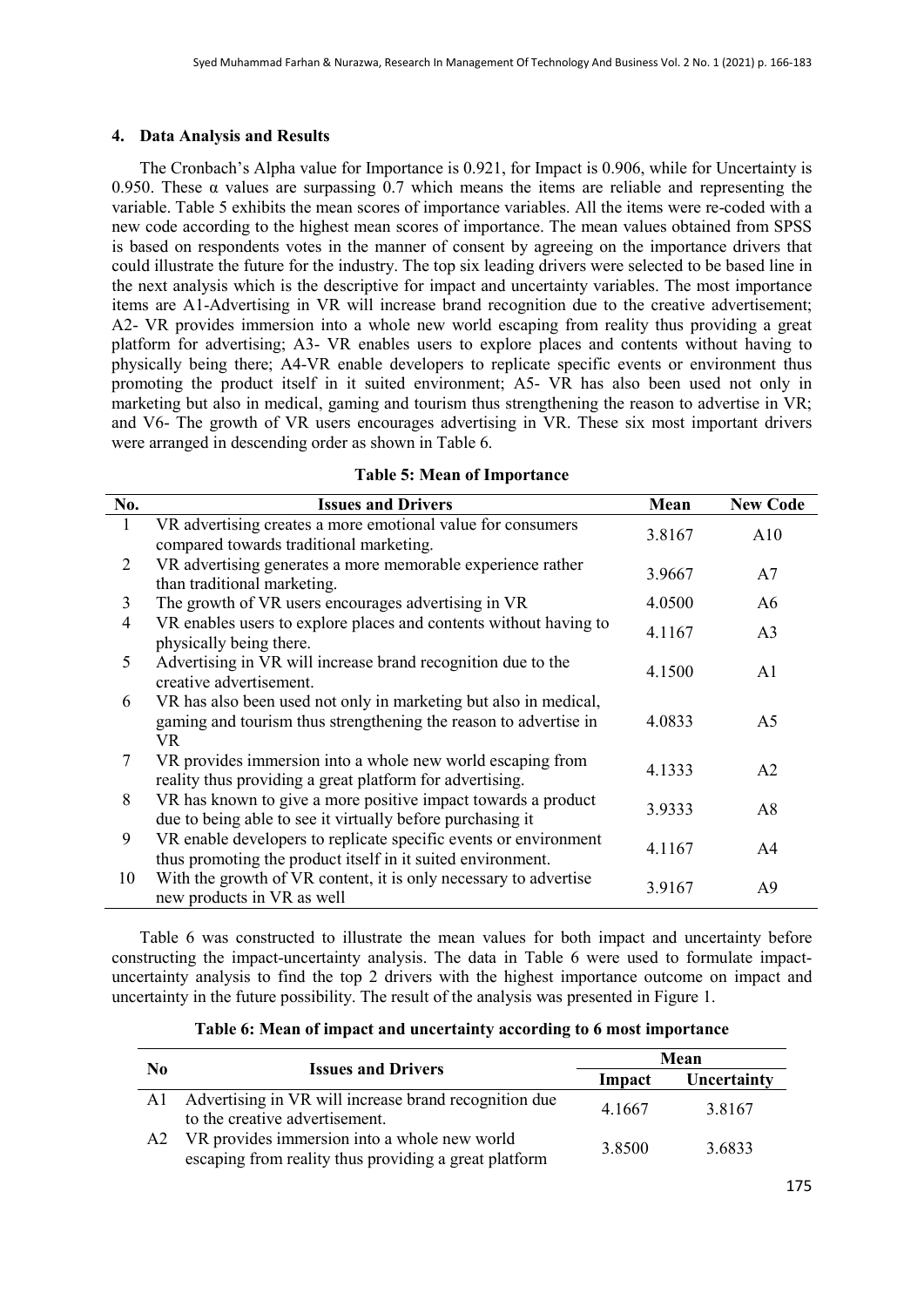|                | for advertising.                                                                                          |        |        |
|----------------|-----------------------------------------------------------------------------------------------------------|--------|--------|
| A <sub>3</sub> | Virtual Reality enables users to explore places and<br>contents without having to physically being there. | 4.1333 | 3.8500 |
| A4             | VR enable developers to replicate specific events or                                                      |        |        |
|                | environment thus promoting the product itself in it                                                       | 4.0333 | 3.7333 |
|                | suited environment.                                                                                       |        |        |
|                | A5 VR has also been used not only in marketing but also in                                                |        |        |
|                | medical, gaming and tourism thus strengthening the                                                        | 4.1500 | 3.7500 |
|                | reason to advertise in VR                                                                                 |        |        |
| A6             | The growth of Virtual Reality users encourages                                                            | 3.9833 | 3.6833 |
|                | advertising in VR                                                                                         |        |        |

The top two drivers with highest impact and uncertainty were chosen based on the scattered plot. Coordinates of A1 (3.8167, 4.1667) and A3 (3.8500, 4.1333) were selected as the top two drivers with the highest level of impact-uncertainty mean values. A1 has the highest level of impact while A3 has the highest level of uncertainty. A1 represents "*Advertising in VR will increase brand recognition due to the creative advertisement*" while A3 represents "*Virtual Reality enables users to explore places and contents without having to physically being there*". By doing the analysis, A1 and A3 were selected as the top two drivers hence would be used to develop futures wheel analysis.



#### **5. Discussion and Conclusion**

Figure 2 shows the first futures wheel which was generated from every possible outcome of the first driver which is advertising in VR will increase brand recognition due to creative advertisement. The core of the future wheel represents the first driver in blue while green is the outcome of the first order, orange is the outcome of the second order while maroon is the outcome of the third order. The first scenario occurs when the company became market leaders in advertising. The company does not necessarily have to create VR hardware, they could simply host web services for VR content. This will make the particular company stand out and being recognized as a creative company. This will not only boost the company's image but also produce high skilled workers. Boosting the company's image will certainly tip the scale of customers (Kate N, 2015). Simply put, customers will favor brands they recognized instead of an unknown brand. Plus, by having high skilled workers, the company is able to provide specialized services to other company increasing revenue. Theoretical and realistic knowledge of professional employees is advanced, making it easier for them to solve challenges and highlight contradictions within their market practices (Bauer et al, 2004). Furthermore, the company is able to employ large economics of scale. (Economist, 2008) stated any factors that induce a decrease in the average cost of manufacturing anything as the production volume rises. By increasing one's brand image, the company is able to sell more products thus increasing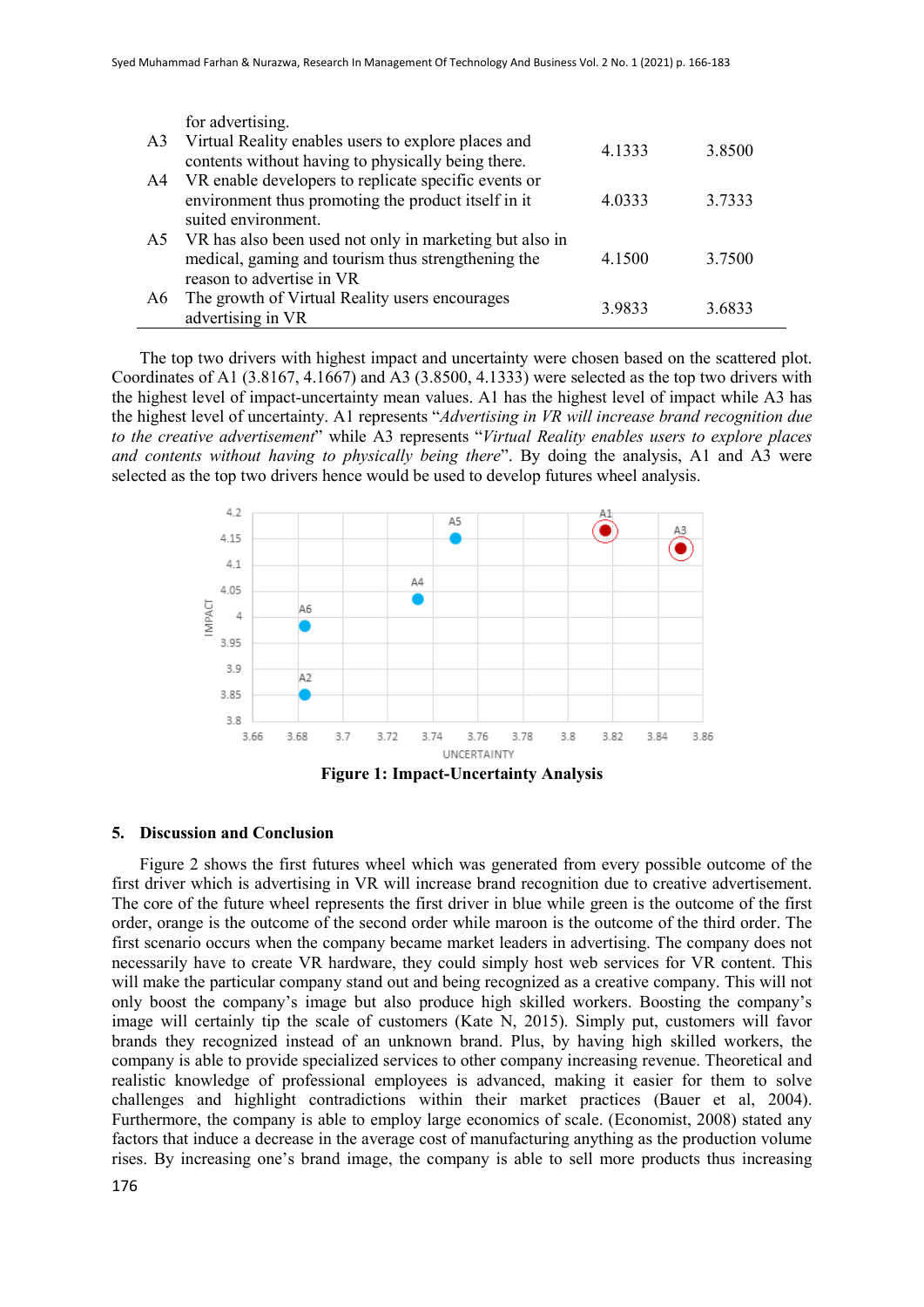revenue of company. The second scenarios illustrate the possibility of new experiences with VR. VR provides emotional feelings-based marketing campaign and provides customers with an unforgettable experience. With this experience, customers are more likely to recognize it from the marketplace and create a sense of security (Kate N, 2015). With this sense of security, customer is more comfortable in purchasing the product hence increase customer loyalty. Other than that, VR provides new experiences to consumers with the addition of virtual shopping. Virtual shopping allows customers to sit back and browse through the internet for products at their fingertips. The convenience provided by shopping at anywhere, makes it easy to purchase items online. Although it is not the same experience as brick-and-mortar stores, it does mimic physical products such as size and details. This provides customers a reason to look into the physical shop (Michael Abehsera, 2018) Ultimately this boosts the comfort level of a customer knowing the product fits in their desired location without having second thoughts. The third scenario exhibits the possibility of having a competitive edge in the market. By having an edge in the market, customers are more likely to purchase products from them as they have more to offer compared to other companies. This increases the sales of the products and companies that monopolies the market share have a higher profit due to large economics of scale. By having a majority of the market share, companies are much easier to penetrate the market with new products as their cost of entry is lower due to having a prestigious brand. The fourth scenario exhibits the possibility of having market growth. Market growth increases the demand for VR content as VR devices are widely adapted by consumers. The industry growth is reflected in small businesses since by 2021, worldwide revenues for AR and VR forecasted to hit \$215 billion (Kate Rodgers, 2017). Both sectors are rising rapidly, ensuring jobs will be in demand for years to come thus increasing job opportunities. Market growth not only increases job opportunities, it enables companies to reach new customers globally. Through expansion of business, the possibilities of reaching a broader audience are also increased by introducing marketing strategies that help increase the visibility of the company among prospective and current customers (Sampson Quain, 2018) thus increasing market share. Companies grew market share by expansion of market and strengthening their customer relationship resulting in satisfied customer. Satisfied consumers chat to acquaintances and families who then become new customers about their good encounters. Without concomitant rises in marketing expenditures, gaining market share through word of mouth increases the profits of a business (Leslie Kramer, 2019). This chain reaction exists though out social media thus VR provides that reaction with creative advertisement.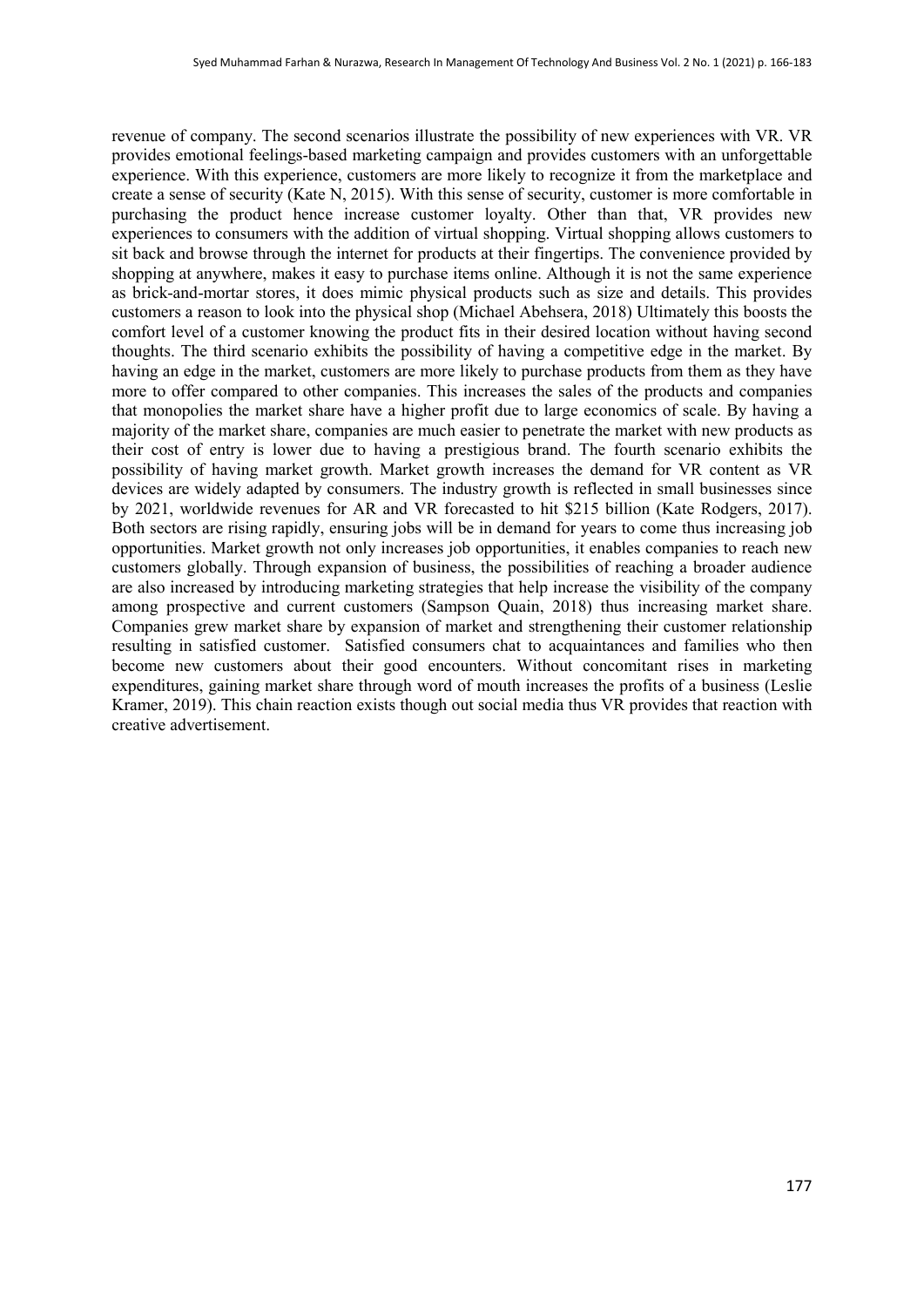

**Figure 2: Future wheels of "increase brand recognition"**

Figure 3 exhibits the future wheel analysis for the second driver which is VR enables users to explore contents without having to physically being there. The first scenario exhibits greater content immersion. According to (Aofeng & Han, 2016), interaction is more humanized and much closer to individual life by virtual reality. This increases the quality of the content hence provide better social media attraction towards the company. By having strong media attraction, it enables strong fan base in the company. Based on (Oliur, 2012), fifty percent of small business claimed to have new customers from social media. Besides having quality content, it also increases emotional connection between content and consumer. By doing so it captures the consumer making them more loyal towards the company. The second scenario illustrates the potential of VR in marketing as it promotes innovation. It does so by increasing the productivity of the company with new VR innovation to make the technology more appealing towards the mass audience. Jacob Cass (2018) stated that an organization can be founded as a serious professional enterprise through creative marketing combined with phenomenal innovation and great customer service. This will not only make the product better but also able to compete with competitors hence increasing competitiveness. Innovation not only improves the quality of the product but also the value of the product. This makes the product widely adapted hence increasing market share. For any given market share, higher quality goods generate a higher return on investment (ROI) for the company (Sammi Caramela, 2020). This shows the potential benefits of product innovation in VR since almost all other competitors offers the same value. The third scenario exhibits the potential benefits of VR in advertising which is increased brand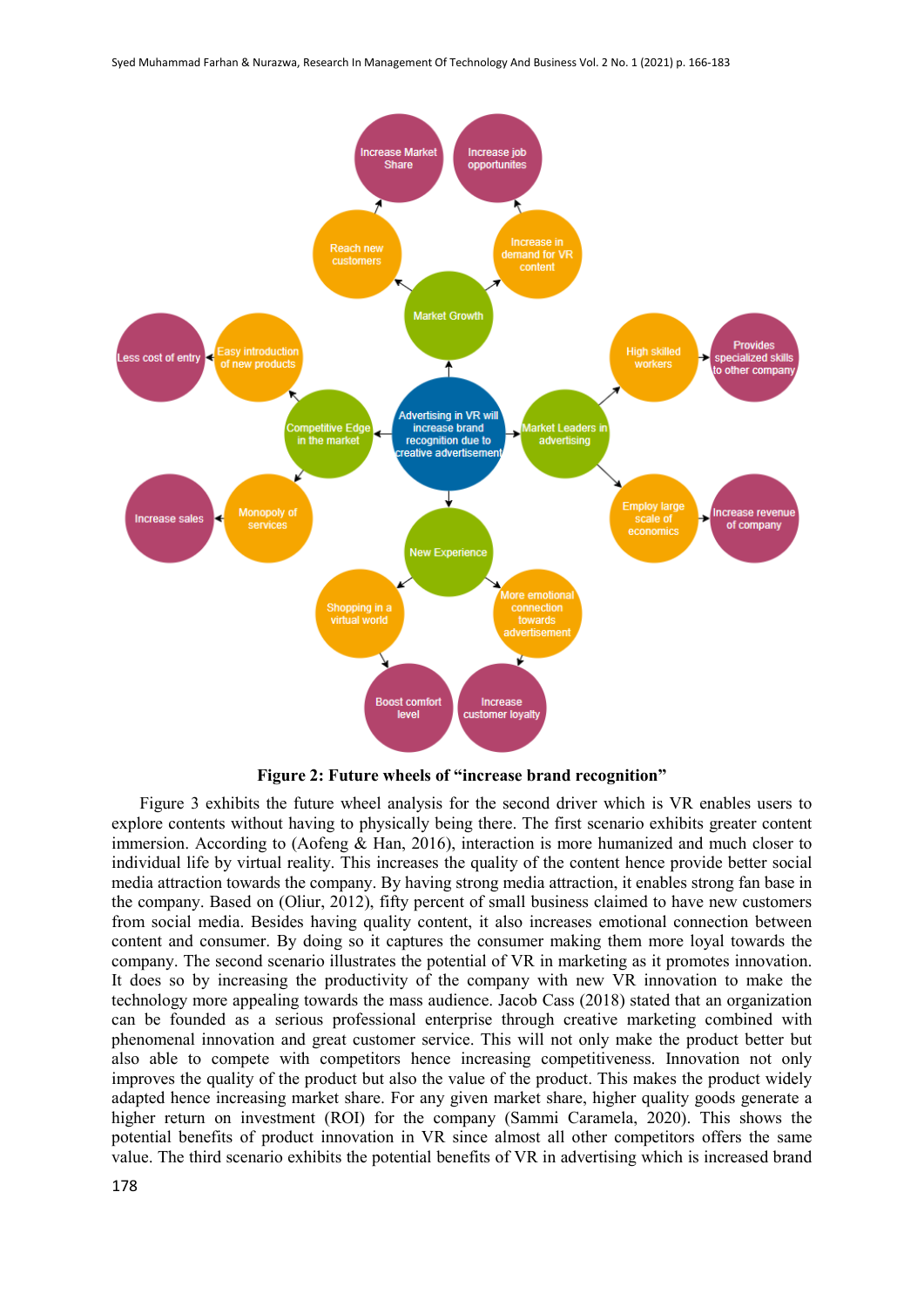recognition. The comfort of using VR in the living room provides consumers with a sign of relieve knowing the product they purchase fits the desired location. This can be seen with IKEA AR. Although it is an AR, it shares similar experience with VR. Ikea is able to capture new market segments hence increasing the sales of company. Lotame (2019) stated that capturing new market segments support companies to concentrate their energies, helping them to create a brand name and specialize in a certain category of product. This leads towards an increase in customer recognition. Linda A. Fanarsa (2020) stated that an increase towards customer recognition reduces the cost of introducing new products to the market. This result in an increase in revenue of the company due to cost efficiency provided by strong brand recognition. The fourth scenario exhibits the potential usage of VR which is in tourism. The benefits of VR enabling users to explore places without physically being there may be used in virtual tourism. Virtual tourism provides new experiences to all visitors as it enables them to learn more by exploring the connections between species and can zoom in on different creatures (Blooloop, 2020). This example given can be used for other museums to attract more visitors. Tourism company should provide this service as it may increases customers loyalty due to indulging them in new experience. Besides virtual tourism, virtual classroom using VR provides the under privilege with opportunities to learn new things and explore opportunities. Izwan Ismail (2016) stated It allows children to explore fascinating locations without ever leaving their village. The program is called Malaysian Virtual Field Trips. These types of education increase satisfaction both the user and organizer. These four different but relatable scenarios prove a strong positive implication towards the society.

As a conclusion, the first wheel exhibits the future trend of the first driver which is "Advertising in VR will increase brand recognition due to the creative advertisement". The four-future trend predicted were market leaders in advertising, new experience, competitive edge in the market and market growth. All of these scenario lead towards an increase in the GDP of Malaysia due to the outstanding implication of VR in Malaysia. This results in an increase in country's growth in the future possibly becoming world leaders in virtual reality. The second wheel exhibits the possible future trend for the second driver which is "Virtual Reality enables users to explore places and contents without having to physically being there". The four predicted trends would be increase brand recognition, promotes virtual tourism, greater immersion and promotes innovation. All of these predicted trends gave a positive outcome with benefits favoring towards developers. The implication of VR in advertising not only will benefit consumers, but also under privilege students as well. This can be justified by VR capabilities in exhibiting life-like experience towards students making their education much superior. These benefits will create an edge in Malaysian education system compared to other countries. To conclude this study, both of the research objective has been accomplished and results exhibits great positive implication towards Virtual Reality as an advertising tool in Malaysia.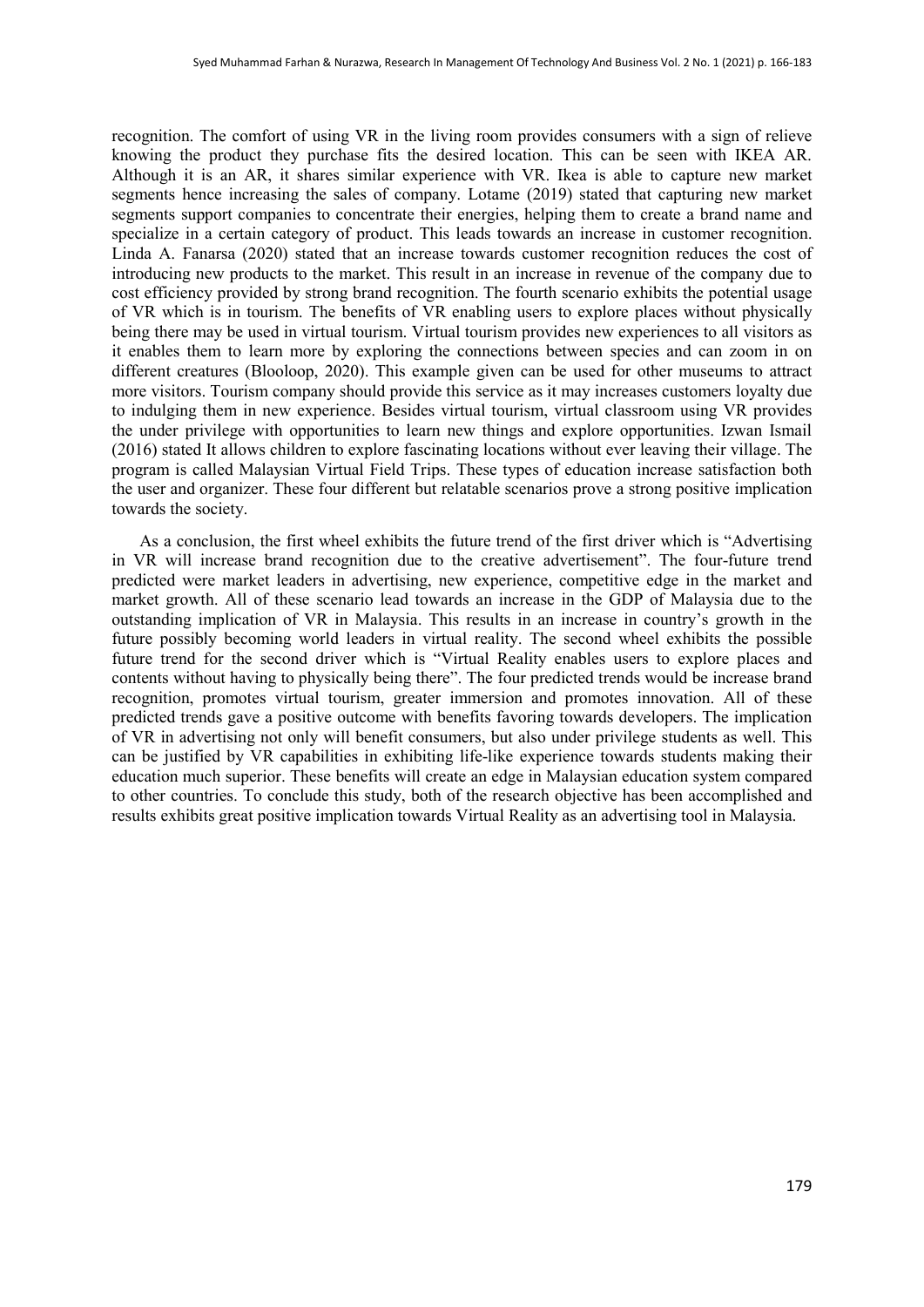

**Figure 3: Future wheels of "explore contents without physically being there"**

# **Acknowledgement**

This research was made possible by learning facilities and research guidance provided by bachelor's degree Final Year Project course. The authors would like to thank the Faculty of Technology Management and Business, Universiti Tun Hussein Onn Malaysia for its support.

### **References**

Alcañiz, M., Bigné, E., & Guixeres, J. (2019). Virtual Reality in Marketing: A Framework, Review, and Research Agenda. *Frontiers in Psychology. 10*, pp. 1503.

Aofeng, Z., & Han, B. (2016). Virtual Reality in Marketing—An explorative study (Dissertation). Retrieved from http://urn.kb.se/resolve?urn=urn:nbn:se:hb:diva-12148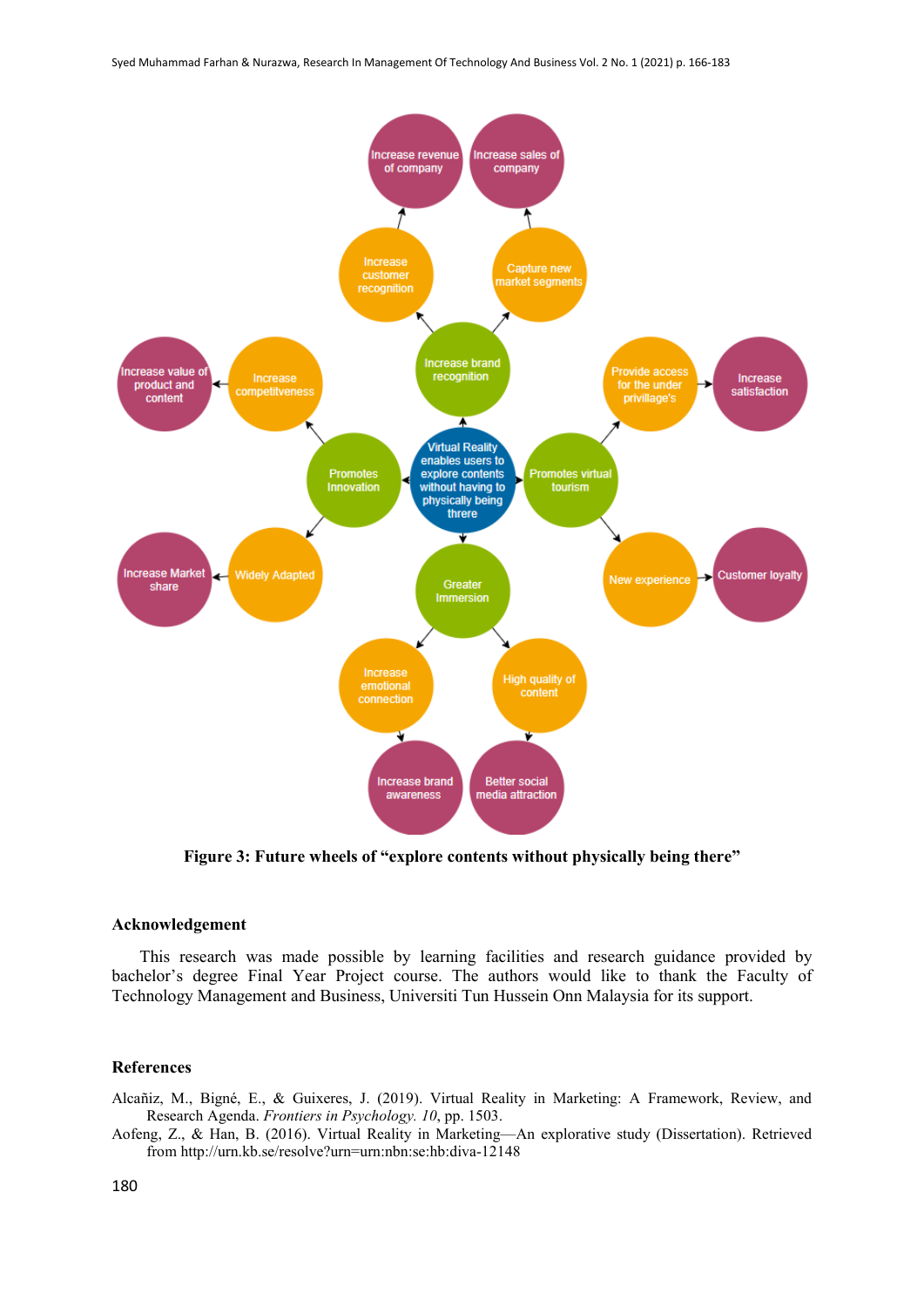- Bauer, Thomas & Kunze, Astrid. (2004). The Demand for High-Skilled Workers and Immigration Policy. *Brussels Economic Review. 47*, pp. 77-88.
- Benke, K. & Hamilton, Andrew & Lowell, Kim. (2007). Uncertainty analysis and risk assessment in the management of environmental resources. Australasian Journal of Environmental Management. 14. 243- 249. 10.1080/14486563.2007.9725173.
- Bhayani, S. (2018). Internet Marketing vs Traditional Marketing: A Comparative Analysis, *FIIB Business Review, 3*(3), pp. 53-63.
- Bigfin (2016). Virtual Reality: Is it Effective for Your Business? Retrieved from https://www.bigfin.com/blog/virtual-reality-effective-business/
- Blooloop (2020). Museum VR creates new ways for visitors to explore. Retrieved from https://blooloop.com/features/museum-vr-experiences/
- Bonetti, F., Warnaby, G., and Quinn, L. (2018). Augmented reality and virtual reality in physical and online retailing: a review, synthesis and research agenda, in Augmented Reality and Virtual Reality, eds T. Jung and M. tom Dieck (Cham: Springer), pp. 119–132.
- Brown, L. (2020). What are the disadvantages of VR? Retrieved from https://filmora.wondershare.com/virtualreality/disadvantages-virtual-reality.html
- Chaffey, D. & Smith, P. (2013). *eMarketing excellence: Planning and optimizing your digital marketing* (4<sup>th</sup> edition). Routlegde, New York.
- Chong Jinn Xiung, (2018). Demystifying the hype surrounding VR and AR in Malaysia. Retrieved from https://www.digitalnewsasia.com/digital-economy/demystifying-hype-surrounding-vr-and-ar-malaysia
- Chong, H. T., Lim, C. K., & Tan, K. L. (2018). *Challenges in virtual reality system: A review.* Paper presented at the AIP Conference Proceedings.
- Dellarocas, C., Katona, Z., & Rand, W. (2013). Media, aggregators, and the link economy: Strategic hyperlink formation in content networks. *Management Science, 59*(10), pp. 2360-2379.
- Desforges, T., & Anthony, M. (2013). The Shopper Marketing Revolution. Highland Park: RTC Publishing. 9781939418272
- Dudkin, I. (2019). The Pros and Cons of Virtual Reality. Retrieved from https://skywell.software/blog/the-prosand-cons-of-virtual-reality/
- Duguleana, L., & Duguleana, C. (2008). *Marketing Industry in the Digital Era.* Paper presented at the Proceedings of the 6th WSEAS International Conference on Environment, Ecosystems And Development (EED'08).
- Economist (2008). Economies of scale and scope. Retrieved from https://www.economist.com/news/2008/10/20/economies-of-scale-and-scope
- Ghauri, P. & Cateora, P. (2014). International marketing. 4<sup>th</sup> edition. McGraw-Hill Higher Education, New York. pp. 200-204
- Godfrey, L. (2018, January 19). A New Marketing Tool: Virtual Reality. Retrieved from https://www.business2community.com/marketing/new-marketing-tool-virtual-reality-01991989
- Idris, R. (2019). Industrial Revolution 4.0: An Overview of Readiness and Potential Economic Effects in Malaysia from Millennial's Perspective. *World Scientific News, 118*, pp. 273-280.
- Izwan Ismail (2016). Virtuous reality: "Virtual field trips" are taking underprivileged kids to amazing places. Retrieved from https://www.nst.com.my/news/2016/10/182975/virtuous-reality-virtual-field-trips-aretaking-underprivileged-kids-amazing
- Jacob Cass (2018). 8 Benefits of Branding: Why you need a Strong Brand. Retrieved from https://justcreative.com/2018/09/27/benefits-of-branding/
- Jayraj (2020). The Limitations of Virtual Reality. Retrieved from https://www.appypie.com/virtual-realitylimitations
- Kate N (2015). The 9 Best Benefits of Brand Awareness. Retrieved from https://blog.magestore.com/advantages-of-brand-awareness/
- Kate Rogers (2017) The virtual reality industry can't stop growing but supply of workers is limited. Retrieved from [https://www.cnbc.com/2017/12/08/virtual-r](https://www.cnbc.com/2017/12/08/virtual-)eality-continues-to-grow--but-supply-of-workers-islimited.html
- Katz, H. (2008). The Media Handbook. 2nd ed.
- Krejcie, R. V, & Morgan, D. (1970). Determining Sample Size for Research Activities. *Education and Psychological Measurement*, *30*, pp. 607–610.
- Leslie Kramer (2019). What Strategies Do Companies Employ to Increase Market Share? Retrieved from https://www.investopedia.com/ask/answers/031815/what-strategies-do-companies-employ-increasemarket-share.asp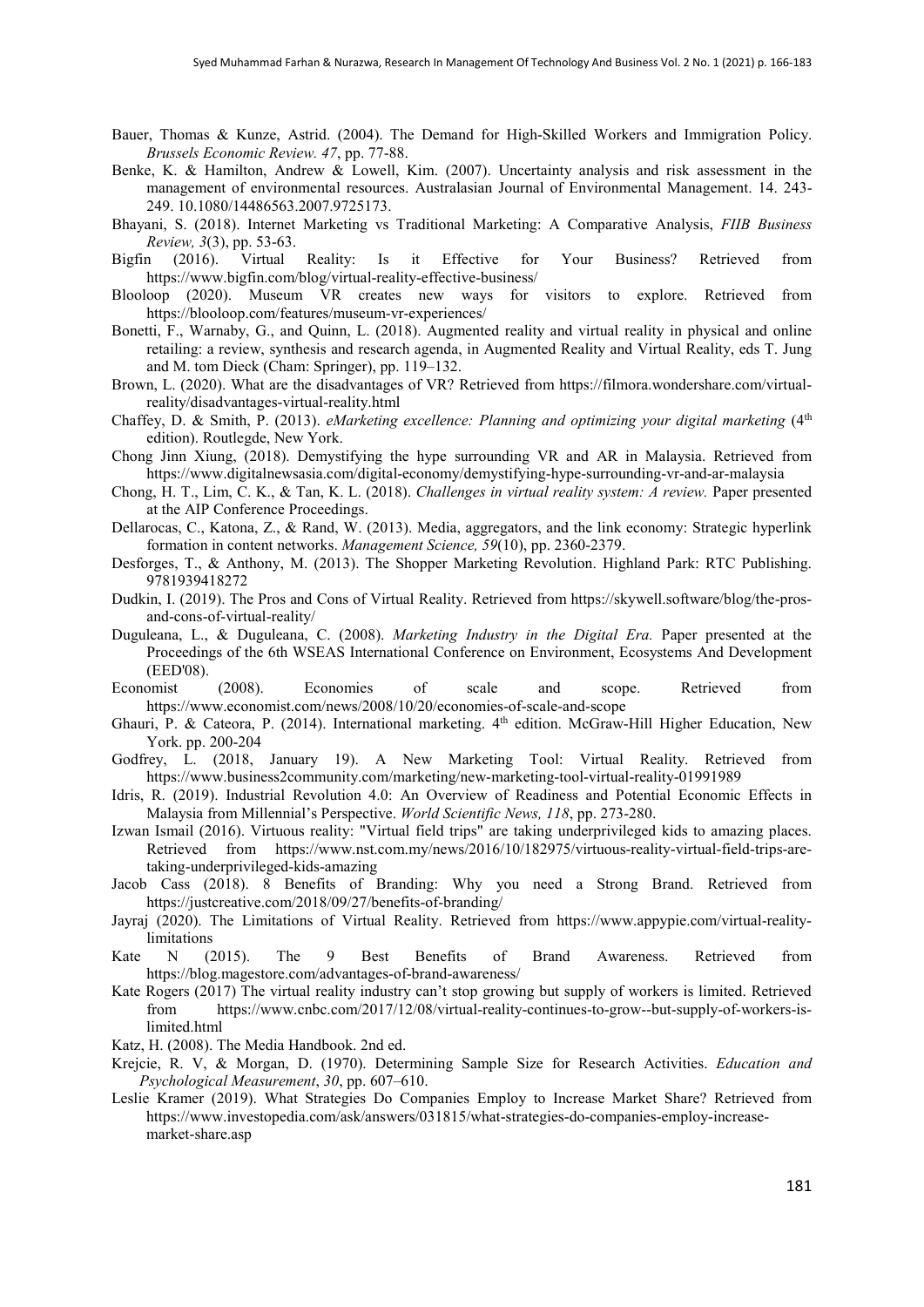- Linda A. Fanarsa (2020). 5 Major Benefits of a Strong Brand. Retrieved from https://mill.agency/creative/5 major-benefits-strong-brand/
- Loizides, F., Kater, A. E., Terlikas, C., Lanitis, A., & Michael, D. (2014). Presenting Cypriot Cultural Heritage in Virtual Reality: A User Evaluation. Euro-Mediterranean Conference, pp. 572-579.
- Lotame (2019). What is market segmentation? Retreived from https://www.lotame.com/what-is-marketsegmentation/
- Marcos, M., Suárez, S., Marcos, M., Fernández-miranda, S. S., Marcos, M., Peralta, M. E. & Aguayo, F. (2017). The challenge of integrating Industry in the degree of Mechanical Engineering. *Procedia Manufacturing, 13*, pp. 1229–1236.
- Marketing-Schools.org (2020, November 30). Traditional Marketing. Retrieved from https://www.marketingschools.org/types-of-marketing/traditional-marketing.html
- Mason, W. (2015). How VR is going to humanize social media. Retrieved from https://uploadvr.com/socialvirtual-reality/
- Michael Abehsera (2018). 3 Ways Virtual Reality Will Transform eCommerce. Retrieved from https://www.toptal.com/insights/innovation/3-ways-virtual-reality-transforms-ecommerce
- Nelson, K & Anggraini, E & Schlüter, A. (2020). Virtual reality as a tool for environmental conservation and fundraising. PLOS ONE. 10.1371/journal.pone.0223631.
- Ng, C., & Ramasamy, C. (2018). Augmented Reality Marketing in Malaysia—Future Scenarios. *Social Sciences, 7*, pp. 224. 10.3390/socsci7110224.
- Olbrich, M., Keil, J., & Makiela, T. (2015). Heritage Move A Natural & Lightweight Navigation Schema for Low-cost, Non-stationary Immersive Virtual Environments. *Digital Heritage, 1*, 289-292. IEEE.
- Oliur (2012). The Importance of Having A Fan Base. Retrieved from https://theultralinx.com/2012/01/importance-fan-base-infographic/
- Orazymbetova, A., Bekmurzayev, B., Kazykeshvova, A., Faizullina, S., & Kogabayeva, A. (2020). *How to Effectively Build Marketing in the Digital Era Economies.* Paper presented at the E3S Web of Conferences.
- Pantano, E., Nguyen, B., Dennis, C., & Gerlach, S. (2016). *Internet retailing and future perspectives*: Taylor & Francis.
- Rutgers Online (2014). Virtual Reality: Changing the Way Marketers are Conducting Research. Retrieved from https://www.greenbook.org/mr/market-research-technology/virtual-reality-changing-the-way-marketersare-conducting-research/
- Sammi Caramela (2020). Elevating Expectations: 6 Ways Product Quality Affects Your Brand. Retreived from https://www.business.com/articles/5-reasons-why-product-quality-matters/
- Sampson Quain (2018). The Advantages of Expanding Business. Retrieved from https://smallbusiness.chron.com/advantages-expanding-business-21144.html
- Saritas, Ozcan. (2013). Systemic Foresight Methodology. 10.1007/978-3-642-31827-6\_6.
- Singh, D. K. A., Rahman, N., Seffiyah, R., Chang, S., Zainura, A., Aida, S., & Rajwinder, K. (2017). Impact of virtual reality games on psychological well-being and upper limb performance in adults with physical disabilities: A pilot study. *Medical Journal of Malaysia. 72*. 119-121.
- Swinburne University (2018, January 30). Swinburne University of Technology launched Kuching Virtual Reality Application. Retrieved from https://www.swinburne.edu.my/news/swinburne-universitytechnology-launched-kuching-virtual-reality-application.php
- Taber, K. (2018). The Use of Cronbach's Alpha When Developing and Reporting Research Instruments in Science Education. Research in Science Education. https://doi.org/10.1007/s11165-016-9602-2
- Tadena, N. (2015). The challenges of virtual-reality marketing. Retrieved from https://www.brandknewmag.com/the-challenges-of-virtual-reality-marketing/
- The Star. (2017). World's first Lego VR roller coaster set to open in JB. Retrieved from Star online: https://www.thestar.com.my/metro/metro-news/2017/09/27/worldsfirst-lego-vr-roller-coaster-set-to-openin-jb.
- Toma, Simona-Valeria & Chirita, Mioara & Şarpe, Daniela. (2012). Risk and Uncertainty. *Procedia Economics and Finance. 3*. 975-980. 10.1016/S2212-5671(12)00260-2.
- World of Buzz (2017, December 27). Malaysia's Very First VR/AR Theme Park Finally Opens in Mid Valley! Retrieved from https://worldofbuzz.com/malaysias-first-vr-ar-theme-park-finally-opens-mid-valley/
- Zahari, T., Wong, Y., Muhammad Amirul, A., Yap, H. J., & Wee, K. Y. (2018). Evaluation of real-time motion tracking accuracy of customised IMU sensor for application in a mobile badminton virtual reality training system, *Malaysia Journal of Movement Health & Exercise, 7*(1), pp. 201-209.